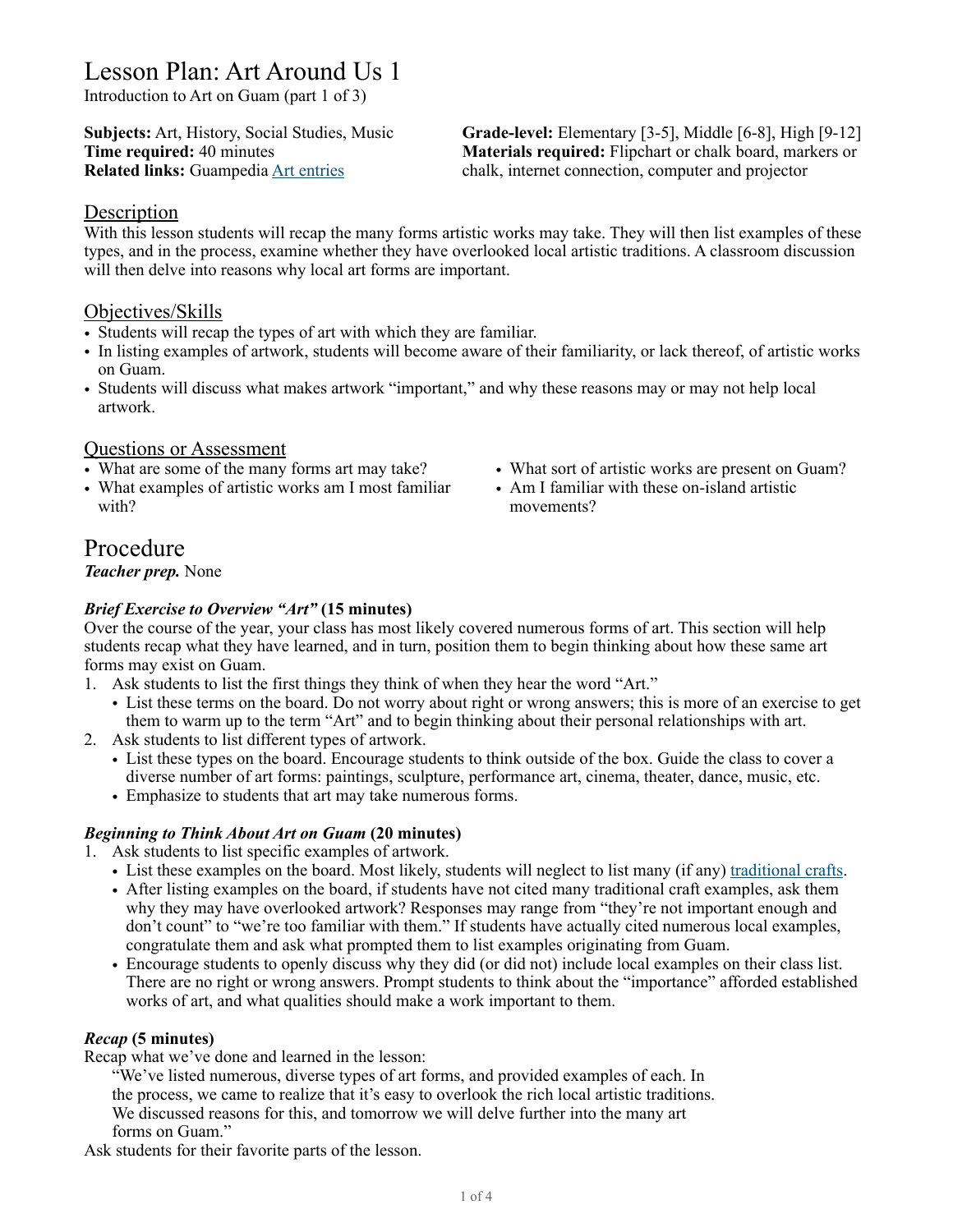# Lesson Plan: Art Around Us 2

Introduction to Art on Guam (part 2 of 3)

\*(This may be extended and separated over two days.)

#### **Time required:** 45 minutes\* **Related links:** Guampedia [Art](https://www.guampedia.com/art/) and [Music](https://www.guampedia.com/category/art-architecture-music-food/music/) entries

#### **Description**

With this lesson students will be introduced to the numerous, diverse forms of art that exist on Guam. By observing these art forms, students will understand that art movements are not the exclusive domain of Europeans, but that the history of Guam is rich with artistic expression.

#### Objectives/Skills

- Having previously listed examples of art work, students will now be introduced to local examples of dance, ceramics, graphic arts, music, etc.
- Students will watch video examples of artistic works on Guam. (optional)
- Students will discuss other forms of local artwork with which they are familiar.
- Students will be tasked with profiling a local artist.

#### Questions or Assessment

- What are some of the many forms art may take?
- What examples of artistic works am I most familiar with?
- What sort of artistic works are present on Guam?
- Am I familiar with these on-island artistic movements?

## Procedure

*Teacher prep.* Set-up a projector to a laptop with an internet connection. (optional)

#### *Overview of art on Guam* **(20 minutes)**

Ideally, you will be able to use a computer and projector for this section. However, most classrooms do not have these accommodations. Should this be the case, you may make copies of the images referred to in this section and share these copies with the class (either in the front of the classroom, or by distributing individual copies to each student). Additionally, you may also wish to skip the video portion (part 2 of this section), and replace it with another section that focuses on images.

- 1. Once the computer is connected to the projector and working, visit Guampedia.com, and go to the "Art" section (currently also linked on the front page).
- 2. Play the clip of [Kantan Chamorita.](https://www.guampedia.com/kantan-chamorita-2/)
	- Ask students if they find this to be a form of art. Encourage them to discuss their familiarity with it, and their opinions of Kantan Chamorita as an art form.
- 3. Show some images from the [Carving](https://www.guampedia.com/carving/) entry.
	- Again, ask students if they view this as a form of art. Guide students toward accepting these examples as forms of art.
- 4. Allow the class to pick another section within art. Go through the images with them, and quickly read over some of the information in the body of the article.

#### *Sharing personal* **(10 minutes)**

Having used Guampedia to show examples of different local art forms, now ask students to share their own knowledge of local artwork.

- Encourage students to share stories about artwork done by family members (quilts, necklaces, etc) and friends (poetry, paintings, bands etc.).
- If students appear stuck, suggest they think about items they have seen when visiting CHamoru Village.
- Encourage students to think broadly. Are Fokai t-shirts examples of art? Malafunksion musical skits? Sinangånta [poetry](https://www.guampedia.com/poetryspoken-word/) slams?

#### *Homework assignment* **(10 minutes)**

- 1. Have students, while at home (and ideally over a weekend), find and profile a local artist of their own.
- 2. Depending on the age and skill-level of the class, you may choose to have students write a paper, prepare a short formal presentation, or simply prepare for a casual "show-and-tell" type presentation.
- 3. Encourage students to be creative in selecting their artist profiles. Any art form is permissible. Also encourage students to select an artist whose work they find moving.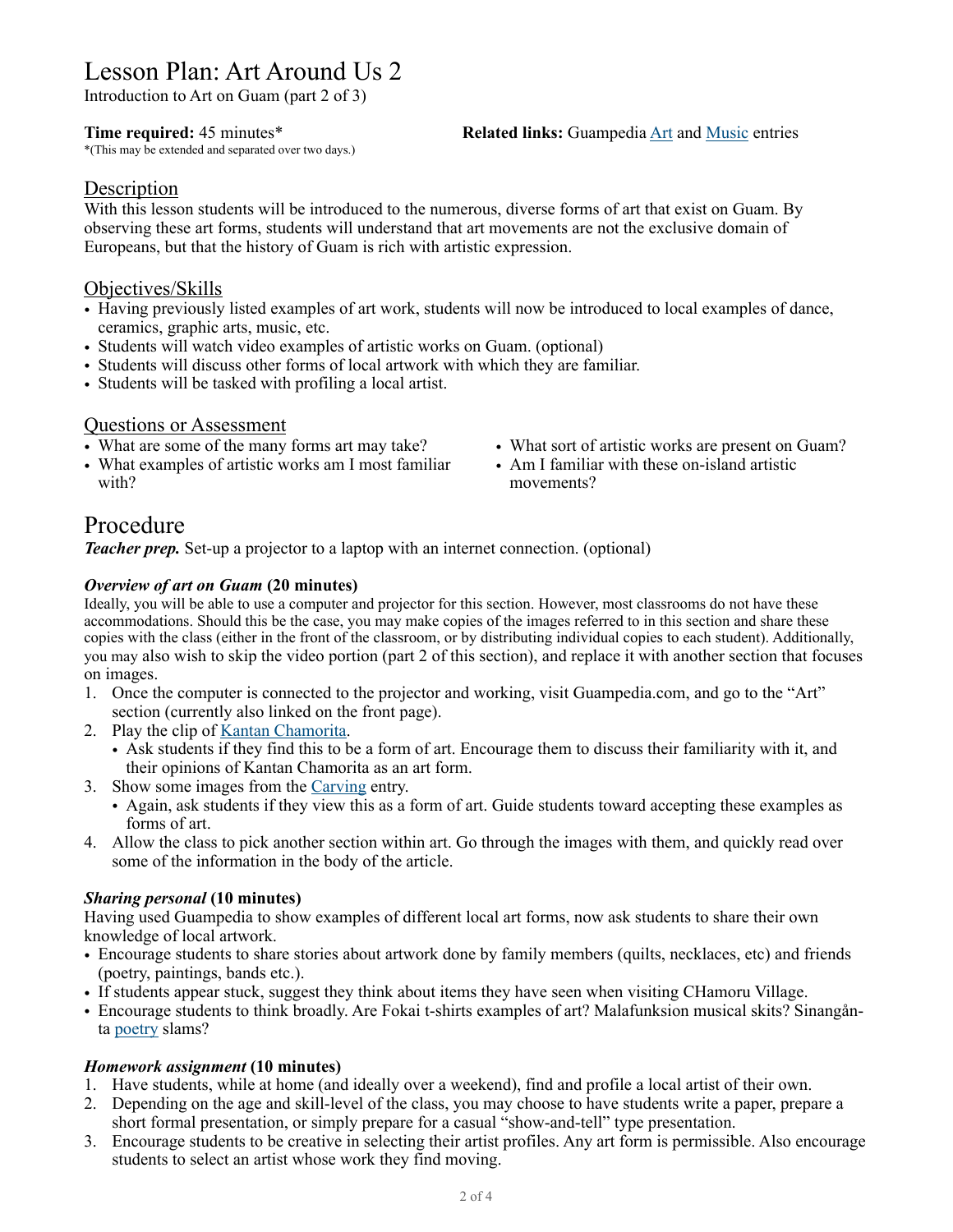#### *Recap* **(5 minutes)**

Recap what we've done and learned in the lesson:

"Yesterday we listed famous examples of artwork. Today, we've expanded on this list by seeing similar examples of local artists. We then discussed our personal experiences with art on island, and even discussed whether some newer forms of expression can be considered 'art' (e.g. t-shirts, radio skits, and slam poetry). For your assignment, please profile a [local artist](https://www.guampedia.com/art/guams-artists/) who moves you, and be prepared to share it with the class."

Ask students for their favorite parts of the lesson.

# Lesson Plan: Art Around Us 3

Introduction to Art on Guam (part 3 of 3)

#### **Time required:** 65 minutes\*

**Materials required:** Flipchart or chalk board, markers or chalk

\*(Depending on the size of the class, the time required will vary. The time may be spread over two days.)

### **Description**

With this lesson students will share their artist profiles with the class. The subsequent discussion will emphasize the diversity of art forms present on Guam.

### Objectives/Skills

- Students will share their artist profiles with the class.
- Students will learn about local artwork from each other.
- Students will discuss the different types of artwork presented, and determine whether non-professionals can make artwork.

#### Questions or Assessment

- How diverse is the art world on Guam?
- What do we consider to be "art"?
- Are all artists famous? Or, can artwork come from non-professionals (such as friends or family members)?

### Procedure

#### *Sharing Artist Profiles* **(40 minutes)**

Students will present to the class their artist profiles.

- 1. Depending on the format assigned in the previous lesson, these presentations may be casual "show-and-tell"-like overviews of artists, or in-depth discussions of an artist and his/her life. Allot (and adjust) time accordingly.
- 2. Encourage students to ask questions of one another.
- 3. Be sure each student covers the basics:
	- Name
	- Art form (and why the student believes this is an art form)
	- How the student researched this individual (e.g. I asked them questions, I looked them up in an Guampedia, I researched this person online, etc.)
	- How and why this artist's work moves the student

#### *Concluding Discussion* **(20 minutes)**

Ask students to share their thoughts on the presentations. Some topics of discussion may include:

- 1. What were their most surprising findings?
- 2. Who are the artists on Guam? Are they all professionals? Are there non-professional artists?
- 3. Can non-professional artists, like our friends and family members, create works of art that are equally moving as pieces made by professionals?
- 4. How diverse is the art world on Guam? Is it more or less diverse than we originally thought?
- 5. What makes an artwork moving?
- 6. What were some of your favorite pieces?

There are no right or wrong answers to these questions. Simply welcome students to express their opinions, and encourage differing ideas. The purpose of this discussion is to have students challenge their notions of art, and to share and develop these ideas with their peers.